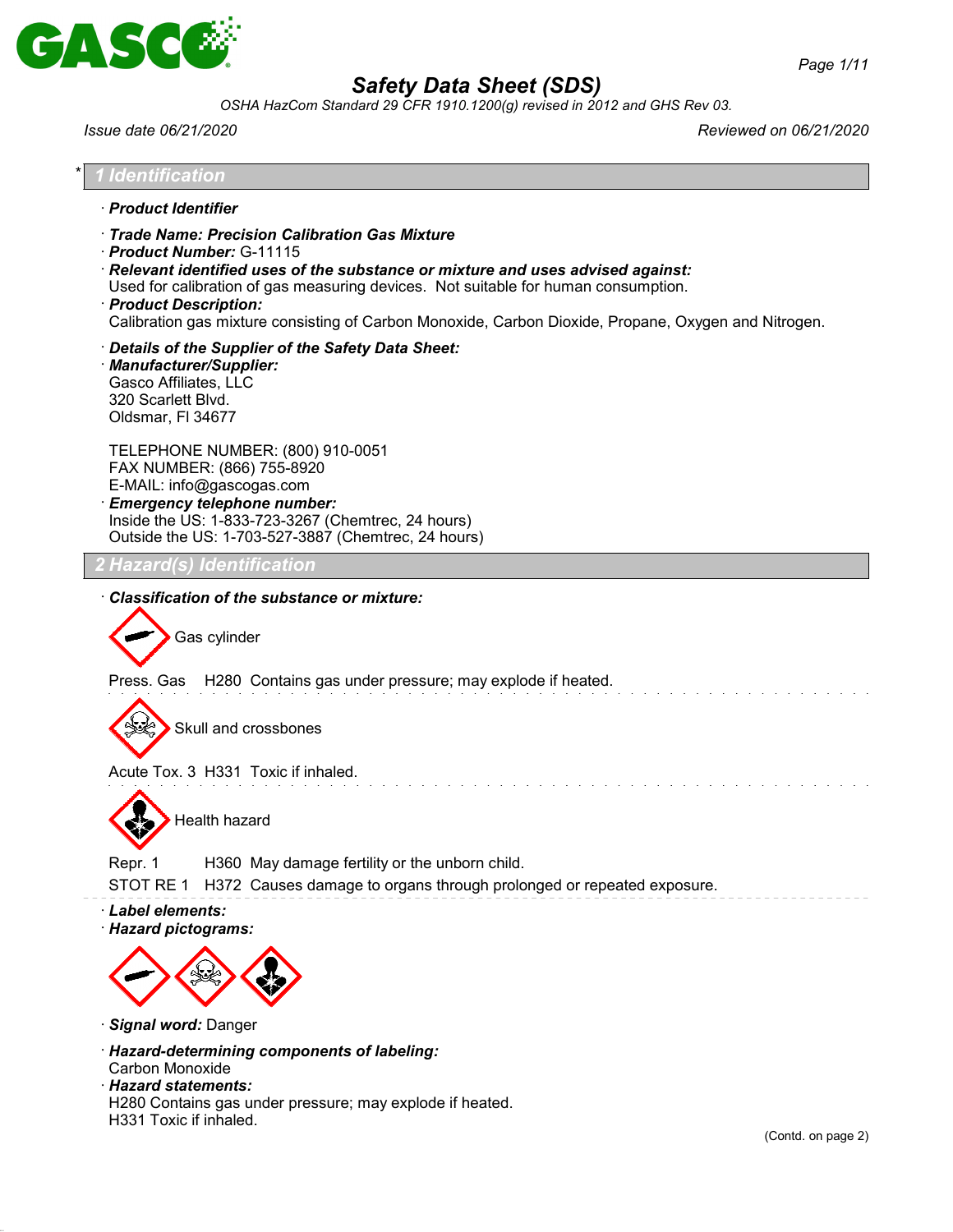*OSHA HazCom Standard 29 CFR 1910.1200(g) revised in 2012 and GHS Rev 03.*

*Issue date 06/21/2020 Reviewed on 06/21/2020*

#### *Trade Name: Precision Calibration Gas Mixture*

H360 May damage fertility or the unborn child.

- H372 Causes damage to organs through prolonged or repeated exposure.
- · *Precautionary statements:*
- P201 Obtain special instructions before use.<br>P202 Do not handle until all safety precaution
- P202 Do not handle until all safety precautions have been read and understood.<br>P260 Do not breathe dust/fume/gas/mist/vapors/sprav.
- Do not breathe dust/fume/gas/mist/vapors/spray.
- P261 Avoid breathing dust/fume/gas/mist/vapors/spray.
- P264 Wash thoroughly after handling.<br>P270 Do not eat, drink or smoke where
- P270 Do not eat, drink or smoke when using this product.<br>P271 Use only outdoors or in a well-ventilated area.
- Use only outdoors or in a well-ventilated area.
- P280 Wear protective gloves/protective clothing/eye protection/face protection.
- P304+P340 IF INHALED: Remove person to fresh air and keep comfortable for breathing.
- P311 Call a poison center/doctor.
- P308+P313 IF exposed or concerned: Get medical advice/attention.
- P321 Specific treatment (see supplementary first aid instructions on this Safety Data Sheet).
- Get medical advice/attention if you feel unwell.
- P403+P233 Store in a well-ventilated place. Keep container tightly closed.
- P405 Store locked up.
- P410+P403 Protect from sunlight. Store in a well-ventilated place.
- P501 Dispose of contents/container in accordance with local/regional/national/international regulations.
- · *Unknown acute toxicity:*
- 99.9 % of the mixture consists of component(s) of unknown toxicity.
- · *Classification system:*
- · *NFPA ratings (scale 0 4)*



#### · *HMIS-ratings (scale 0 - 4)*

**HEALTH**  FIRE REACTIVITY 0 \*3  $\boxed{0}$ Health  $=$   $*3$  $Fire = 0$ Physical Hazard = 0

· *Hazard(s) not otherwise classified (HNOC):* None known

*3 Composition/Information on Ingredients*

#### · *Chemical characterization: Mixtures*

· *Description:* Mixture of substances listed below with non-hazardous additions.

| · Dangerous Components: |                                                                                                          |                  |
|-------------------------|----------------------------------------------------------------------------------------------------------|------------------|
| CAS: 7727-37-9          | Nitrogen                                                                                                 | 56.95-73.495%    |
|                         | RTECS: QW 9700000 $\diamondsuit$ Press. Gas, H280; Simple Asphyxiant                                     |                  |
| CAS: 124-38-9           | Carbon Dioxide                                                                                           | $6 - 14%$        |
| RTECS: FF 6400000       | ♦ Press. Gas, H280; Simple Asphyxiant                                                                    |                  |
| CAS: 630-08-0           | Carbon Monoxide                                                                                          | $0.5 - 8\%$      |
| RTECS: FG 3500000       | ◈ Flam. Gas 1, H220; ◇ Press. Gas, H280; ◈ Acute Tox. 3, H331;<br>◈ Repr. 1A, H360; STOT RE 1, H372      |                  |
| CAS: 74-98-6            | Propane                                                                                                  | $0.005 - 0.05\%$ |
| RTECS: TX 2275000       | $\textcircled{\text{\sf\text{F}}}$ Flam. Gas 1, H220; $\textcircled{\textsf{\text{F}}}$ Press. Gas, H280 |                  |

(Contd. on page 3)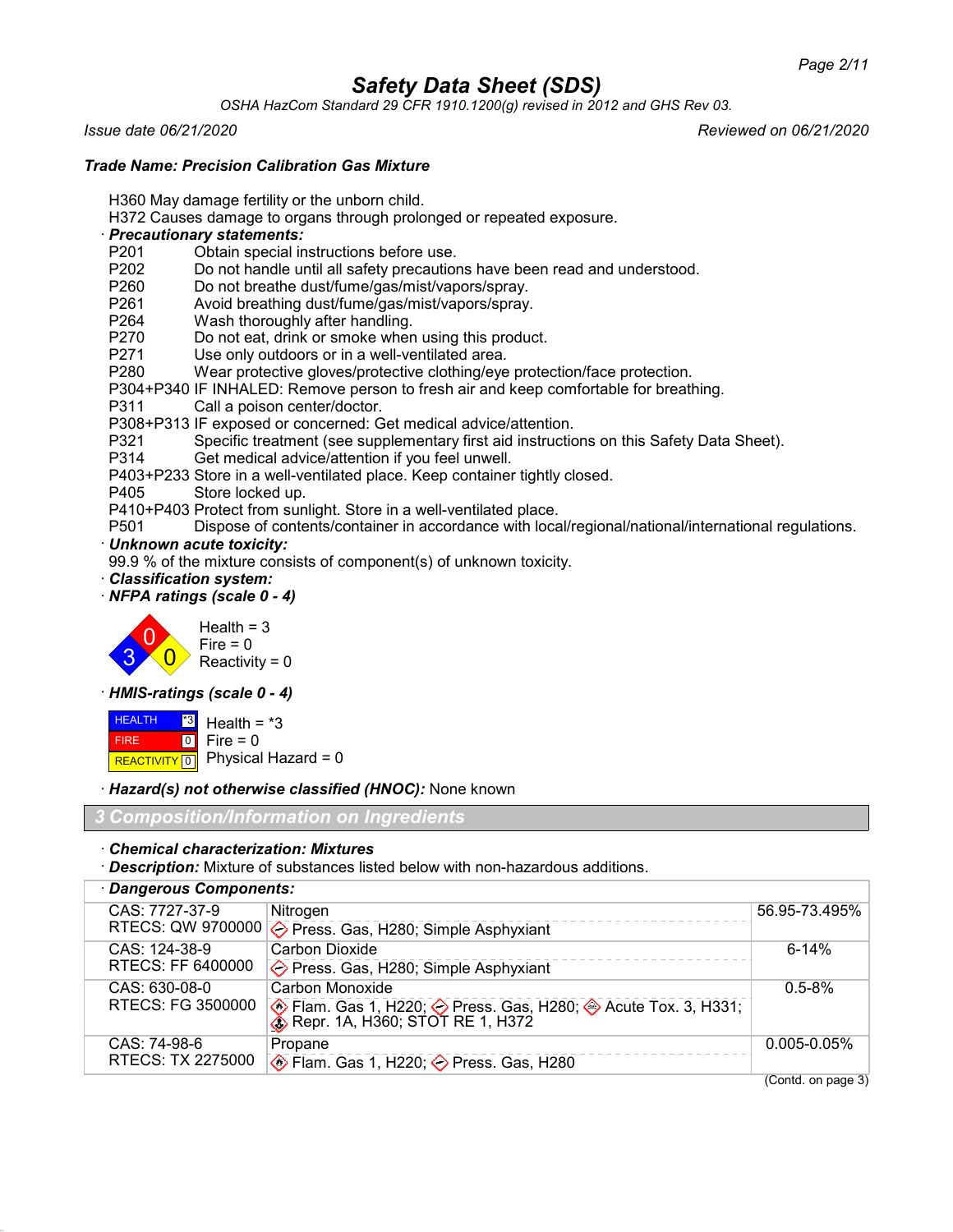*OSHA HazCom Standard 29 CFR 1910.1200(g) revised in 2012 and GHS Rev 03.*

*Issue date 06/21/2020 Reviewed on 06/21/2020*

#### *Trade Name: Precision Calibration Gas Mixture*

| CAS: 7782-44-7       | Oxygen<br><b>♦ Oxid. Gas 1, H270; ♦ Press. Gas, H280</b> | $20 - 21%$ |
|----------------------|----------------------------------------------------------|------------|
| 4 First-Aid Measures |                                                          |            |

#### · *Description of first aid measures*

#### · *General information:*

Symptoms of poisoning may occur after exposure to dust, fumes or particulates; seek medical attention if feeling unwell.

· *After inhalation:*

Supply fresh air. If required, provide artificial respiration. Consult doctor if symptoms persist.

In case of unconsciousness place patient stably in the side position for transportation.

#### · *After skin contact:*

In cases of contact with liquified material, frostbite may occur. Immerse frostbite in cool-warm water and seek medical attention.

Wash with soap and water.

If skin irritation occurs, consult a doctor.

#### · *After eye contact:*

Not anticipated under normal use.

Rinse opened eye for several minutes under running water. If symptoms persist, consult a doctor.

· *After swallowing:*

Not a normal route of entry.

If swallowed and symptoms occur, consult a doctor.

- · *Information for doctor*
- · *Most important symptoms and effects, both acute and delayed:* No further relevant information available.
- · *Indication of any immediate medical attention and special treatment needed:*
- No further relevant information available.

#### \* *5 Fire-Fighting Measures*

#### · *Extinguishing media*

· *Suitable extinguishing agents:*

Use fire fighting measures that suit the environment.

Use water spray to cool fire-exposed containers.

· *For safety reasons unsuitable extinguishing agents:* No further relevant information.

#### · *Special hazards arising from the substance or mixture:*

Closed containers may explode when exposed to extreme heat.

If incinerated, product will releaset the following toxic fumes: Oxides of Carbon and Nitrogen (NOx).

#### · *Advice for firefighters*

This gas mixture is not flammable; however, containers, when involved in fire, may rupture or burst in the heat of the fire.

#### · *Special protective equipment for firefighters:*

As in any fire, wear self-contained breathing apparatus pressure-demand (NIOSH approved or equivalent) and full protective gear to prevent contact with skin and eyes.

#### *6 Accidental Release Measures*

#### · *Personal precautions, protective equipment and emergency procedures:*

Treat any fumes as toxic.

Ensure adequate ventilation.

Keep people at a distance and stay upwind.

Wear protective equipment. Keep unprotected persons away.

In a confined area, NIOSH approved respiratory protection may be required.

· *Environmental precautions:* Inform authorities in case of gas release.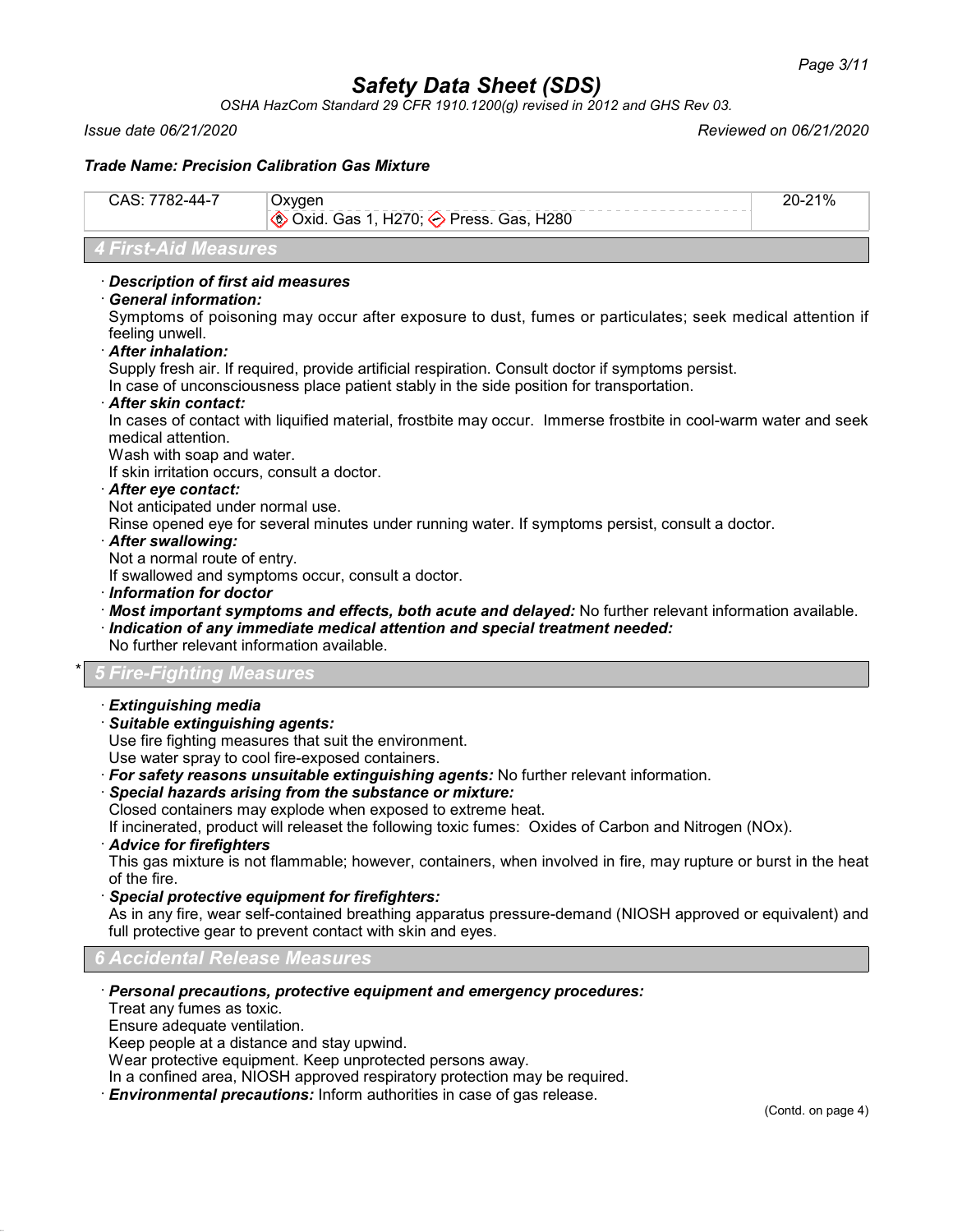*OSHA HazCom Standard 29 CFR 1910.1200(g) revised in 2012 and GHS Rev 03.*

*Issue date 06/21/2020 Reviewed on 06/21/2020*

#### *Trade Name: Precision Calibration Gas Mixture*

· *Methods and material for containment and cleaning up:*

Dispose of contaminated material as waste according to section 13.

Ensure adequate ventilation.

Dispose of the collected material according to regulations.

· *Reference to other sections:*

See Section 7 for information on safe handling.

See Section 8 for information on personal protection equipment.

See Section 13 for disposal information.

#### *7 Handling and Storage*

#### · *Handling*

- · *Precautions for safe handling:* Ensure good ventilation/exhaustion at the workplace.
- · *Information about protection against explosions and fires:*

Pressurized container: protect from sunlight and do not expose to temperatures exceeding 50°C, i.e. electric lights. Do not pierce or burn, even after use.

Do not cut, grind or weld on container that contains or contained product.

Do not spray on a naked flame or any incandescent material.

#### · *Conditions for safe storage, including any incompatibilities*

Store away from strong oxidizing agents, strong bases, phosphorous, organic materials and powdered metals, Alkali metals, Alkaline Earth metals, Alkali metal oxides, Zinc.

· *Storage*

#### · *Requirements to be met by storerooms and receptacles:*

Store in a cool location.

Cylinders should be firmly secured to prevent falling or being knocked over. Cylinders must be protected from the environment, and preferably kept at room temperature. Cylinders should be stored in dry, well-ventilated areas, away from sources of heat, ignition, and direct sunlight. Protect cylinders against physical damage. Full and empty cylinders should be segregated. Use a "first-on, first-out" inventory system to prevent full containers from being stored for long periods of time.

· *Information about storage in one common storage facility:* Not required.

- · *Further information about storage conditions:* Store in cool, dry conditions in well sealed receptacles.
- · *Specific end use(s):* No further relevant information available.

*8 Exposure Controls/Personal Protection*

· *Additional information about design of technical systems:* No further data; see section 7.

#### · *Control parameters:*

All ventilation should be designed in accordance with OSHA standard (29 CFR 1910.94). Use mechanical (general) ventilation for storage areas. Use appropriate ventilation as required to keep Exposure Limits in Air below TLV & PEL limits.

| <b>Components with occupational exposure limits:</b>                                                                |  |  |
|---------------------------------------------------------------------------------------------------------------------|--|--|
| 7727-37-9 Nitrogen                                                                                                  |  |  |
| TLV withdrawn TLV, see App. F; simple asphyxiant                                                                    |  |  |
| 124-38-9 Carbon Dioxide                                                                                             |  |  |
| PEL Long-term value: $9000 \text{ mg/m}^3$ , 5000 ppm                                                               |  |  |
| REL Short-term value: $54,000$ mg/m <sup>3</sup> , 30,000 ppm<br>Long-term value: 9000 mg/m <sup>3</sup> , 5000 ppm |  |  |
| TLV Short-term value: $54,000$ mg/m <sup>3</sup> , 30,000 ppm<br>Long-term value: 9000 mg/m <sup>3</sup> , 5000 ppm |  |  |
| (Contd. on page 5)                                                                                                  |  |  |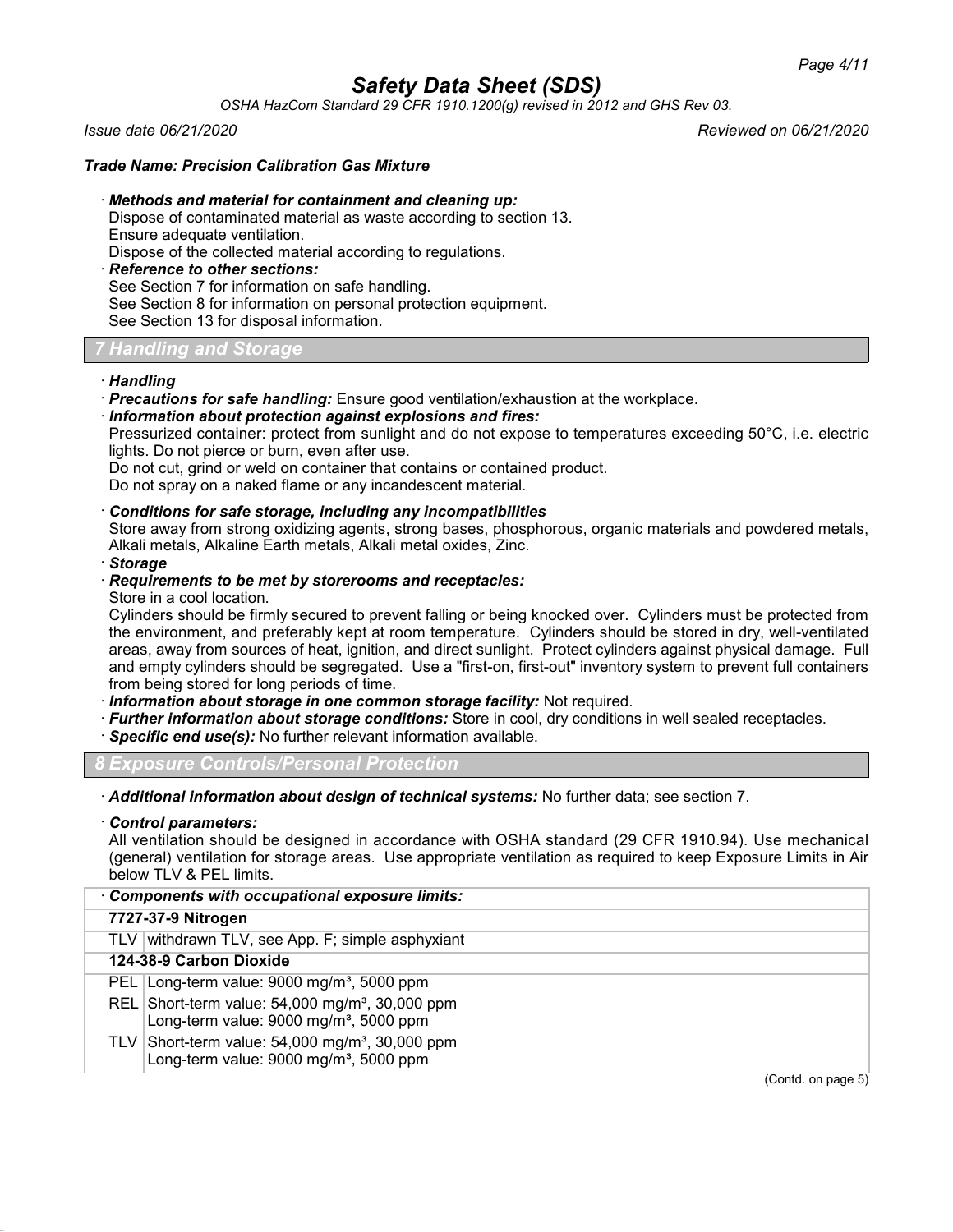*OSHA HazCom Standard 29 CFR 1910.1200(g) revised in 2012 and GHS Rev 03.*

*Issue date 06/21/2020 Reviewed on 06/21/2020*

*Trade Name: Precision Calibration Gas Mixture*

|                                                  | 630-08-0 Carbon Monoxide                                                                              |
|--------------------------------------------------|-------------------------------------------------------------------------------------------------------|
|                                                  | PEL Long-term value: 55 mg/m <sup>3</sup> , 50 ppm                                                    |
|                                                  | REL Long-term value: 40 mg/m <sup>3</sup> , 35 ppm                                                    |
|                                                  | Ceiling limit value: 229 mg/m <sup>3</sup> , 200 ppm                                                  |
|                                                  | TLV Long-term value: $29 \text{ mg/m}^3$ , $25 \text{ ppm}$<br><b>BEI</b>                             |
|                                                  | 74-98-6 Propane                                                                                       |
|                                                  | PEL Long-term value: 1800 mg/m <sup>3</sup> , 1000 ppm                                                |
|                                                  | REL Long-term value: 1800 mg/m <sup>3</sup> , 1000 ppm                                                |
|                                                  | TLV refer to Appendix F inTLVs and BEIs book                                                          |
|                                                  | · Ingredients with biological limit values:                                                           |
|                                                  | 630-08-0 Carbon Monoxide                                                                              |
|                                                  | BEI 3.5 % of hemoglobin                                                                               |
|                                                  | blood                                                                                                 |
|                                                  | end of shift                                                                                          |
|                                                  | Carboxyhemoglobin (background, nonspecific)                                                           |
|                                                  | 20 ppm                                                                                                |
|                                                  | end-exhaled air                                                                                       |
|                                                  | end of shift                                                                                          |
|                                                  | Carbon monoxide (background, nonspecific)                                                             |
|                                                  | 10102-43-9 Nitric Oxide                                                                               |
|                                                  | BEI 1.5 % of hemoglobin                                                                               |
|                                                  | blood                                                                                                 |
|                                                  | during or end of shift                                                                                |
|                                                  | Methemoglobin (background, nonspecific, semi-quantitative)                                            |
|                                                  | Additional information: The lists that were valid during the creation of this SDS were used as basis. |
|                                                  | · Exposure controls:                                                                                  |
| · Personal protective equipment                  |                                                                                                       |
| <b>General protective and hygienic measures:</b> |                                                                                                       |
| Keep away from foodstuffs, beverages and feed.   |                                                                                                       |
|                                                  | Immediately remove all soiled and contaminated clothing and wash before reuse.                        |

Wash hands before breaks and at the end of work.

Store protective clothing separately.

· *Breathing equipment:*



Suitable respiratory protective device recommended.

#### · *Protection of hands:*



Protective gloves

The glove material has to be impermeable and resistant to the product/ the substance/ the preparation. Due to missing tests no recommendation to the glove material can be given for the product/ the preparation/ the chemical mixture.

Select glove material based on penetration times, rates of diffusion and degradation.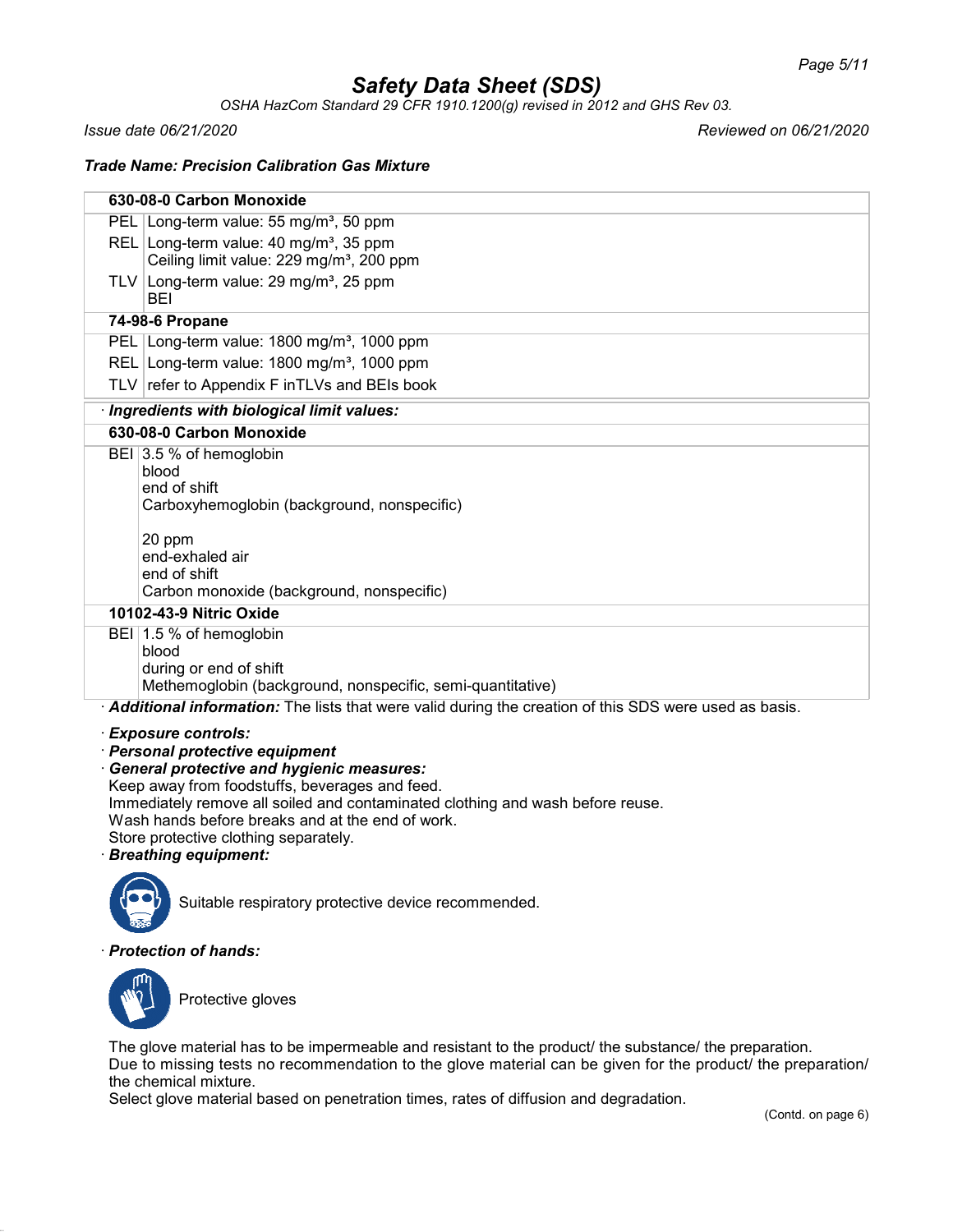*OSHA HazCom Standard 29 CFR 1910.1200(g) revised in 2012 and GHS Rev 03.*

#### *Issue date 06/21/2020 Reviewed on 06/21/2020*

#### *Trade Name: Precision Calibration Gas Mixture*

#### · *Material of gloves:*

The selection of the suitable gloves depends on the material, and marks of quality, and varies from manufacturer to manufacturer.

The selection of the suitable gloves does not only depend on the material, but also on further marks of quality and varies from manufacturer to manufacturer. As the product is a preparation of several substances, the resistance of the glove material cannot be calculated in advance and has therefore to be checked prior to the application.

#### · *Penetration time of glove material:*

The exact break-through time has to be determined and observed by the manufacturer of the protective gloves.

· *Eye protection:*



Tightly sealed goggles

#### · *Body protection:*



Protective work clothing

*9 Physical and Chemical Properties*

#### · *Information on basic physical and chemical properties*

| · General Information                                                                             |                                                            |
|---------------------------------------------------------------------------------------------------|------------------------------------------------------------|
| · Appearance:<br>Form:<br>Color:<br>· Odor:<br>Odor threshold:                                    | Gaseous<br>Clear, colorless<br>Odorless<br>Not determined. |
| · pH-value:                                                                                       | Not available                                              |
| Change in condition<br><b>Melting point/Melting range:</b><br><b>Boiling point/Boiling range:</b> | Not determined.<br>Not determined.                         |
| · Flash point:                                                                                    | None                                                       |
| · Flammability (solid, gaseous):                                                                  | Not determined.                                            |
| · Decomposition temperature:                                                                      | Not determined.                                            |
| · Auto igniting:                                                                                  | Product is not self-igniting.                              |
| · Danger of explosion:                                                                            | Not determined.                                            |
| · Explosion limits:<br>Lower:<br><b>Upper:</b>                                                    | Not determined.<br>Not determined.                         |
| · Vapor pressure:                                                                                 | Not determined.                                            |
| · Density:<br><b>Relative density:</b><br>Vapor density:<br><b>Evaporation rate:</b>              | Not determined.<br>Not determined.<br>Not applicable.      |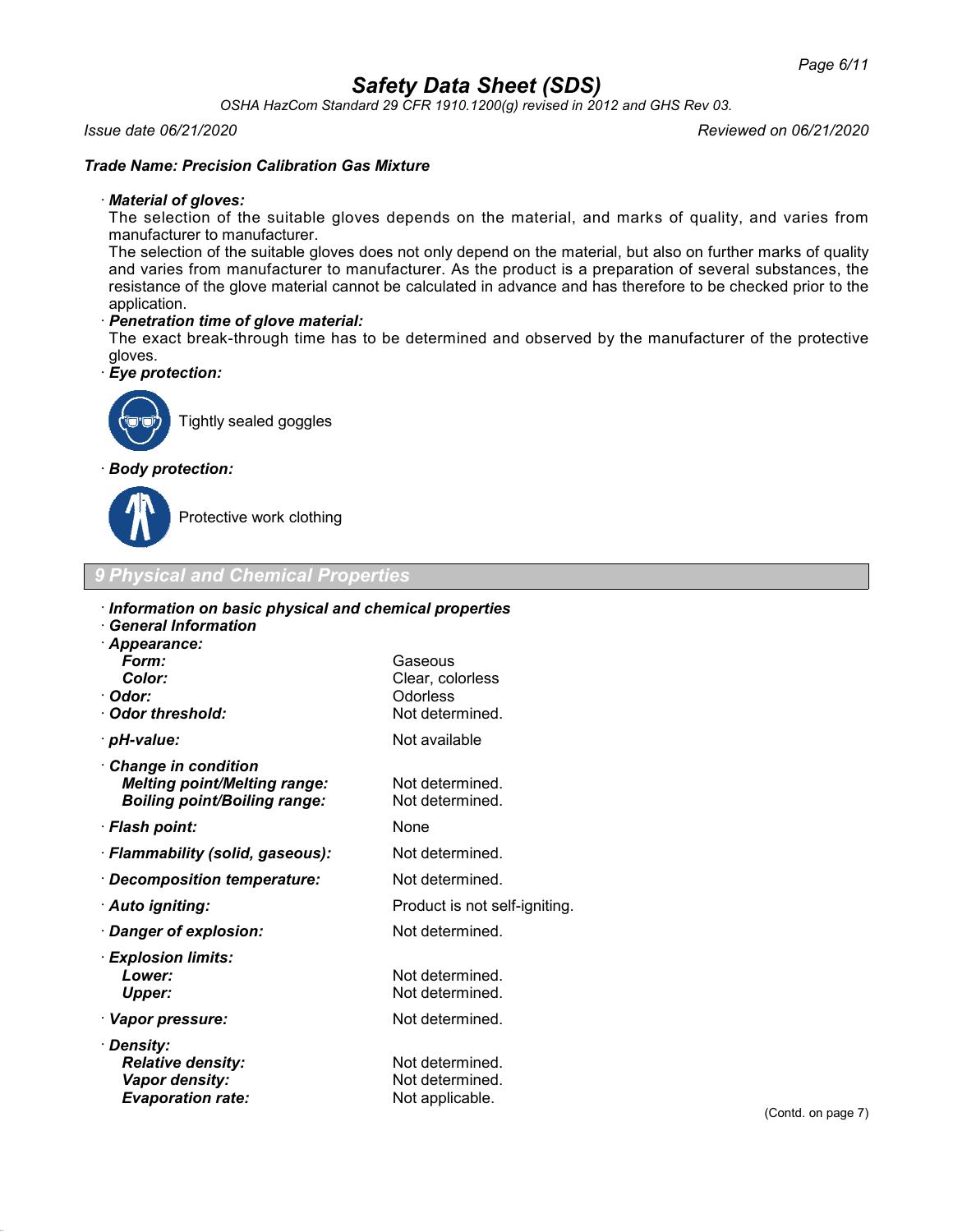*OSHA HazCom Standard 29 CFR 1910.1200(g) revised in 2012 and GHS Rev 03.*

*Issue date 06/21/2020 Reviewed on 06/21/2020*

#### *Trade Name: Precision Calibration Gas Mixture*

· *Solubility in / Miscibility with:* **Water:** Water: Not miscible or difficult to mix.

· *Partition coefficient (n-octanol/water):* Not determined.

| · Viscosity:       |                                            |
|--------------------|--------------------------------------------|
| Dynamic:           | Not determined.                            |
| Kinematic:         | Not determined.                            |
| Other information: | No further relevant information available. |

#### *10 Stability and Reactivity*

· *Reactivity:* No further relevant information available.

- · *Chemical stability:* Stable under normal conditions.
- · *Thermal decomposition / conditions to be avoided:* No decomposition if used according to specifications.
- · *Possibility of hazardous reactions:* No dangerous reactions known.
- · *Conditions to avoid:* No further relevant information available.
- · *Incompatible materials:*

Strong oxidizing agents, strong bases, phosphorous, organic materials and powdered metals, Alkali metals, Alkaline Earth metals, Alkali metal oxides, Zinc.

· *Hazardous decomposition products:* Carbon Oxides and Nitrogen Oxides (NOx).

#### *11 Toxicological Information*

- · *Information on toxicological effects:*
- · *Acute toxicity:*
- · *LD/LC50 values that are relevant for classification:*

#### **630-08-0 Carbon Monoxide**

Inhalative  $LC50/4 h$  7520 mg/l (Rat)

- · *Primary irritant effect:*
- · *On the skin:* No irritating effect.
- · *On the eye:* No irritating effect.
- · *Additional toxicological information:*

The product shows the following dangers according to internally approved calculation methods for preparations:

- Harmful
- · *Carcinogenic categories:*

#### · *IARC (International Agency for Research on Cancer):*

Group 1 - Carcinogenic to humans

Group 2A - Probably carcinogenic to humans

Group 2B - Possibly carcinogenic to humans

- Group 3 Not classifiable as to its carcinogenicity to humans
- Group 4 Probably not carcinogenic to humans

None of the ingredients are listed.

#### · *NTP (National Toxicology Program):*

None of the ingredients are listed.

#### · *OSHA-Ca (Occupational Safety & Health Administration):*

None of the ingredients are listed.

#### *12 Ecological Information*

· *Toxicity:* The hazards for the aquatic environment are unknown.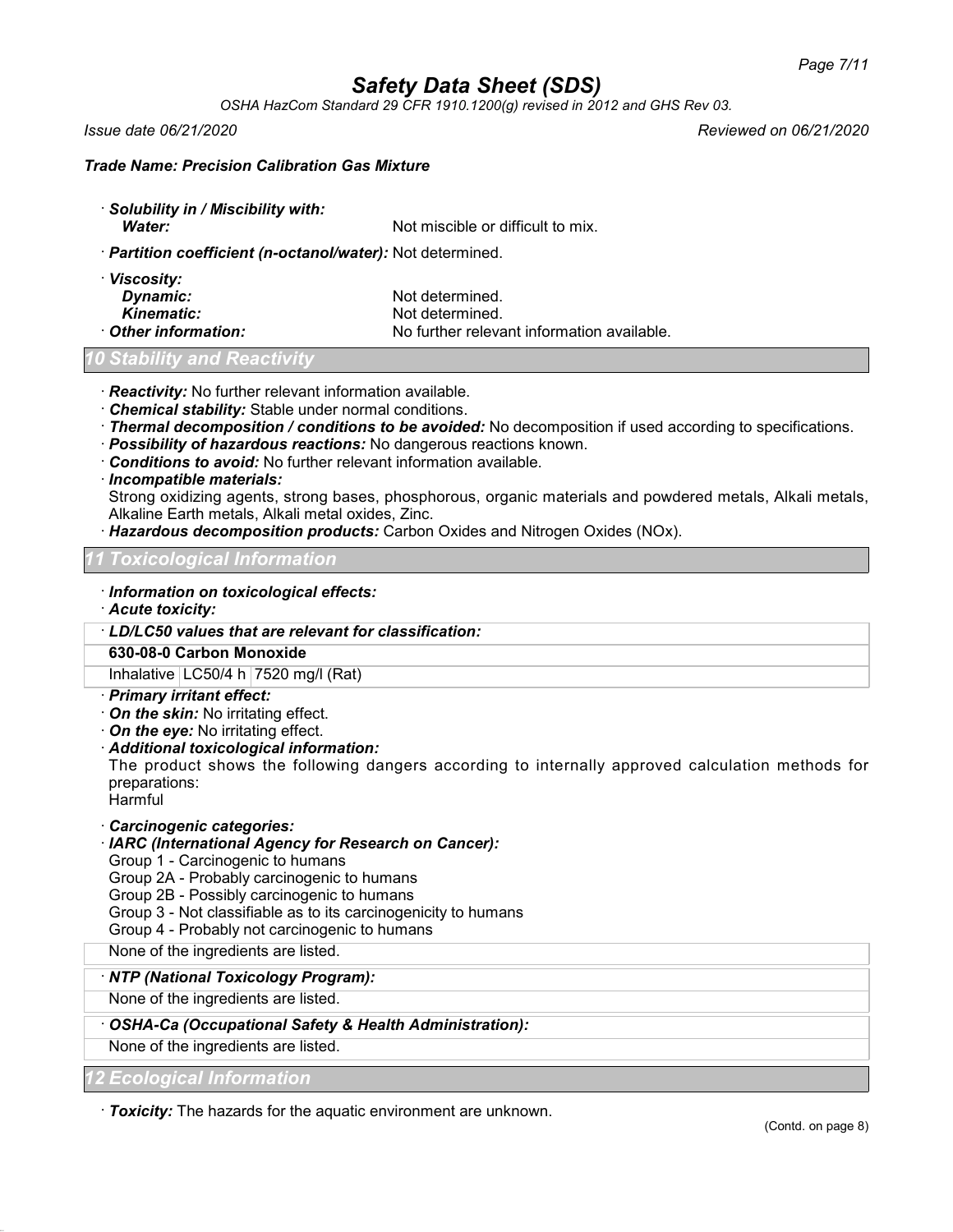*OSHA HazCom Standard 29 CFR 1910.1200(g) revised in 2012 and GHS Rev 03.*

*Issue date 06/21/2020 Reviewed on 06/21/2020*

#### *Trade Name: Precision Calibration Gas Mixture*

- · *Aquatic toxicity:* No further relevant information available.
- · *Persistence and degradability:* No further relevant information available.
- · *Behavior in environmental systems:*
- · *Bioaccumulative potential:* No further relevant information available.
- · *Mobility in soil:* No further relevant information available.
- · *Additional ecological information:*
- · *General notes:* Not known to be hazardous to water.
- · *Results of PBT and vPvB assessment:*
- · *PBT:* Not applicable.
- · *vPvB:* Not applicable.
- · *Other adverse effects:* No further relevant information available.

*13 Disposal Considerations*

#### · *Waste treatment methods*

· *Recommendation:*

Release all residual gas pressure in a well ventilated area. Verify the cylinder is completely empty (0 PSIG). Remove or cover any hazard labels. Return empty cylinder for recycling.

NOTE: Check with the local easte authority before placing any gas cylinder into waste container for pickup. GASCO encourages the consumer to return all cylinders.

· *Waste disposal key:* The U.S. EPA has not published waste disposal numbers for this product's components.

· *Uncleaned packaging*

· *Recommendation:* Return cylinder and unused product to supplier.

# *14 Transport Information* · *UN-Number:* · *DOT, ADR/ADN, IMDG, IATA* UN1956 · *UN proper shipping name:* · *DOT* Compressed gas, n.o.s. · *ADR/ADN* UN1956 Compressed gas, n.o.s. · *IMDG, IATA* COMPRESSED GAS, N.O.S. · *Transport hazard class(es):* · *DOT* · *Class:* 2.2 · *Label:* 2.2 · *ADR/ADN* · *Class:* 2.2 1A (Contd. on page 9)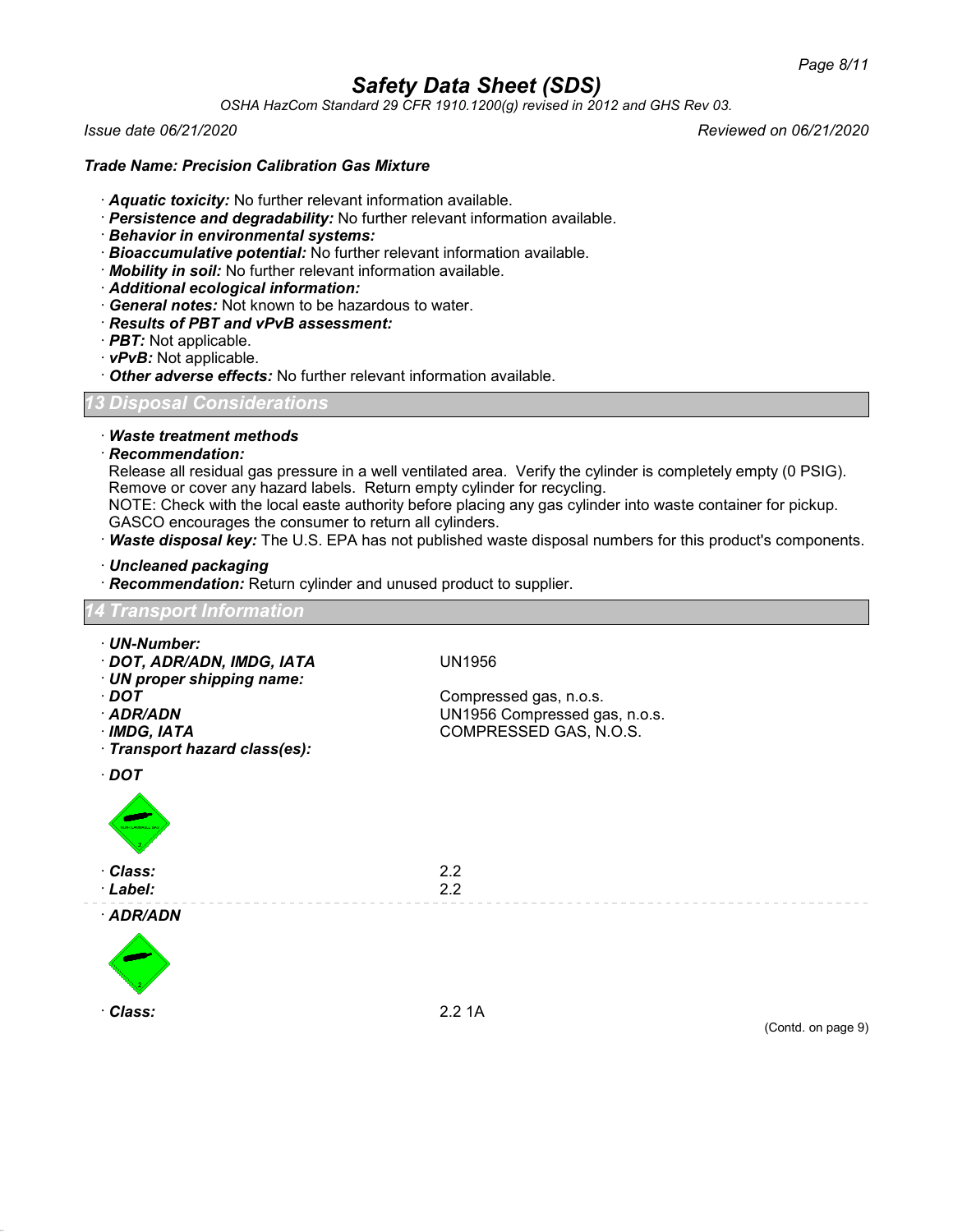*OSHA HazCom Standard 29 CFR 1910.1200(g) revised in 2012 and GHS Rev 03.*

*Issue date 06/21/2020 Reviewed on 06/21/2020*

### *Trade Name: Precision Calibration Gas Mixture* · *Label:* 2.2 · *IMDG, IATA* · *Class:* 2.2 · *Label:* 2.2 · *Packing group:* · **DOT, ADR/ADN, IMDG, IATA** Non-Regulated Material · *Environmental hazards:* Not applicable. **Special precautions for user:** Not applicable. · *Hazard identification number (Kemler code):* 20 · **EMS Number:** · *Transport in bulk according to Annex II of MARPOL73/78 and the IBC Code:* Not applicable. · *Transport/Additional information:* · *DOT* · *Quantity limitations:* On passenger aircraft/rail: 75 kg On cargo aircraft only: 150 kg · *ADR/ADN* · *Excepted quantities (EQ):* Code: E1 Maximum net quantity per inner packaging: 30 ml Maximum net quantity per outer packaging: 1000 ml · *IMDG* · *Limited quantities (LQ):* 120 ml · **Excepted quantities (EQ):** Code: E1 Maximum net quantity per inner packaging: 30 ml Maximum net quantity per outer packaging: 1000 ml · *UN "Model Regulation":* UN1956, Compressed gas, n.o.s., 2.2 *15 Regulatory Information* · *Safety, health and environmental regulations/legislation specific for the substance or mixture:* · *SARA (Superfund Amendments and Reauthorization):* · *Section 355 (extremely hazardous substances):* 10102-43-9 Nitric Oxide · *Section 313 (Specific toxic chemical listings):* None of the ingredients are listed. · *TSCA (Toxic Substances Control Act):* 7727-37-9 Nitrogen

74-98-6 Propane

124-38-9 Carbon Dioxide 630-08-0 Carbon Monoxide

10102-43-9 Nitric Oxide

(Contd. on page 10)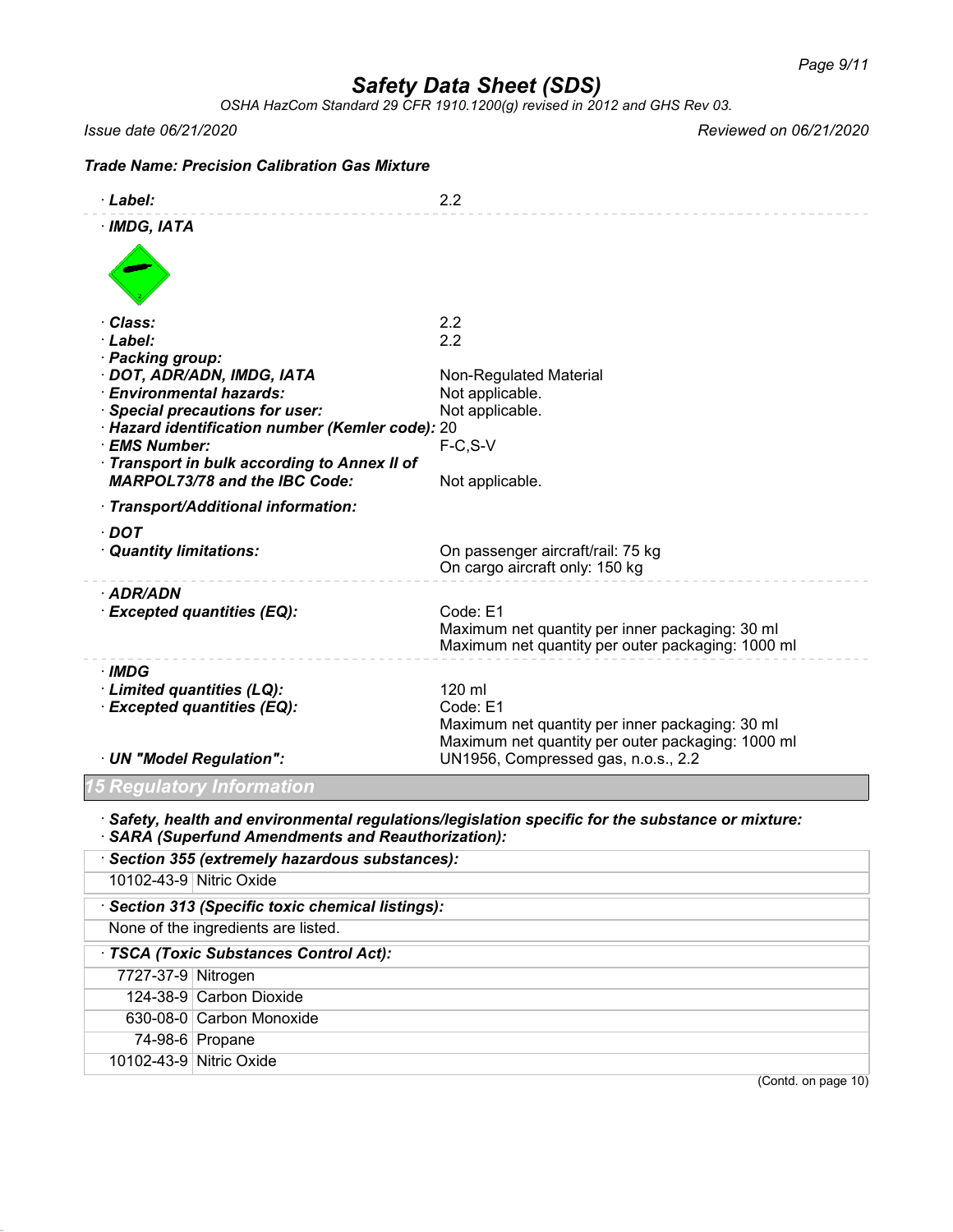*OSHA HazCom Standard 29 CFR 1910.1200(g) revised in 2012 and GHS Rev 03.*

*Issue date 06/21/2020 Reviewed on 06/21/2020*

#### *Trade Name: Precision Calibration Gas Mixture*

#### · *California Proposition 65:*

· *Chemicals known to cause cancer:*

None of the ingredients are listed.

· *Chemicals known to cause reproductive toxicity for females:*

None of the ingredients are listed.

· *Chemicals known to cause reproductive toxicity for males:*

None of the ingredients are listed.

- · *Chemicals known to cause developmental toxicity:*
- 630-08-0 Carbon Monoxide

#### · *Carcinogenic categories:*

· *EPA (Environmental Protection Agency):*

None of the ingredients are listed.

#### · *TLV (Threshold Limit Value established by ACGIH):*

None of the ingredients are listed.

· *NIOSH-Ca (National Institute for Occupational Safety and Health):*

None of the ingredients are listed.

#### · *GHS label elements*

The product is classified and labeled according to the Globally Harmonized System (GHS).

· *Hazard pictograms:*



#### · *Signal word:* Danger

· *Hazard-determining components of labeling:*

Carbon Monoxide

#### · *Hazard statements:*

H280 Contains gas under pressure; may explode if heated.

H331 Toxic if inhaled.

H360 May damage fertility or the unborn child.

H372 Causes damage to organs through prolonged or repeated exposure.

#### · *Precautionary statements:*

- P201 Obtain special instructions before use.<br>P202 Do not handle until all safety precaution
- P202 Do not handle until all safety precautions have been read and understood.<br>P260 Do not breathe dust/fume/gas/mist/vapors/sprav.
- Do not breathe dust/fume/gas/mist/vapors/spray.
- P261 Avoid breathing dust/fume/gas/mist/vapors/spray.
- P264 Wash thoroughly after handling.<br>P270 Do not eat. drink or smoke wher
- P270 Do not eat, drink or smoke when using this product.<br>P271 Use only outdoors or in a well-ventilated area.
- Use only outdoors or in a well-ventilated area.
- P280 Wear protective gloves/protective clothing/eye protection/face protection.
- P304+P340 IF INHALED: Remove person to fresh air and keep comfortable for breathing.
- Call a poison center/doctor.
- P308+P313 IF exposed or concerned: Get medical advice/attention.
- P321 Specific treatment (see supplementary first aid instructions on this Safety Data Sheet).<br>P314 Get medical advice/attention if you feel unwell.
- Get medical advice/attention if you feel unwell.
- P403+P233 Store in a well-ventilated place. Keep container tightly closed.
- P405 Store locked up.
- P410+P403 Protect from sunlight. Store in a well-ventilated place.